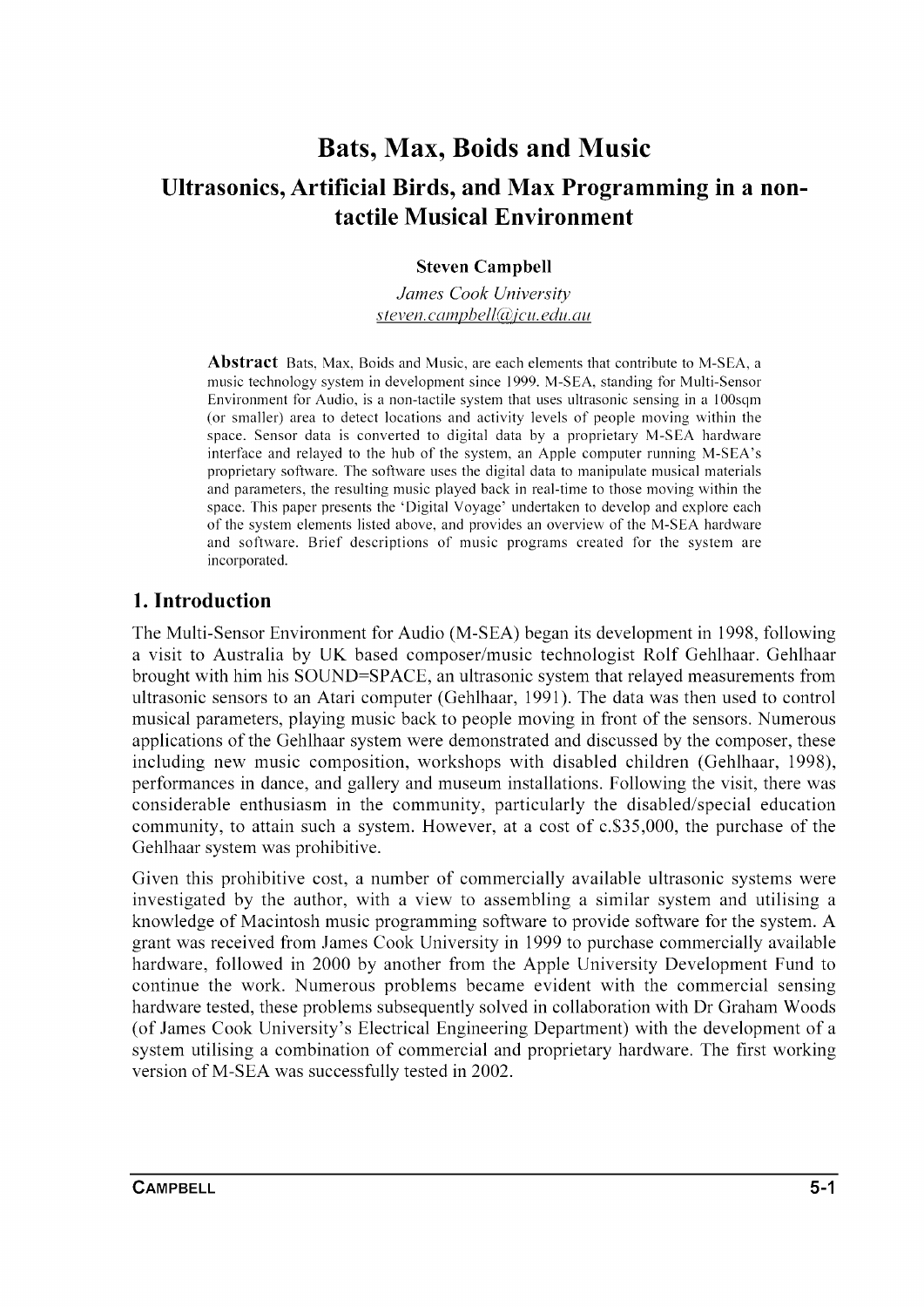An overview of the system hardware and software is related in this paper. The paper provides an analogy of the system's ultrasonic basis with that of bats, followed by a background to the Max programming environment in which the M-SEA software has been developed. An overview is provided of a virtual simulation system used to represent people moving within the sensing space. A number of music compositions, in the form of software files, have also been written to demonstrate M-SEA's range of musical capabilities. These are incorporated as default files in the M-SEA software and are discussed individually in the final part of this document.

#### **1.1 System components**

The M-SEA system is comprised of four main parts, as shown in Figure 1:



*1. eight ultrasonic sensors in a 100sqm (or less) space;* 

*2. a hardware inter/ace that controls sensor timing and converts sensor data to digital data;* 

*3. a Macintosh with proprietary software that a) utilises the datafi'om the interface to create and/or control audio and visual material, and h) provides a simulation of'the sensing space;* 

*4. 3rd party software and hardware for audio and visual output.* 

Components 1, 2 and 3 are discussed below. Component 4 is variable, comprised of commercially available music software and hardware components. The current components in this part of the system include a software sampler, various audio plug-ins for audio effects, a Firewire audio interface for digital to analogue audio conversion, and a small PA system for audio output.

Working entirely from the measurement of distances between the sensors and people or objects within the space, M-SEA is a non-tactile system. Unlike in many interactive music systems, M-SEA users are unencumbered with any devices that need to be attached to the body, and therefore users do not have to interact with any further physical components.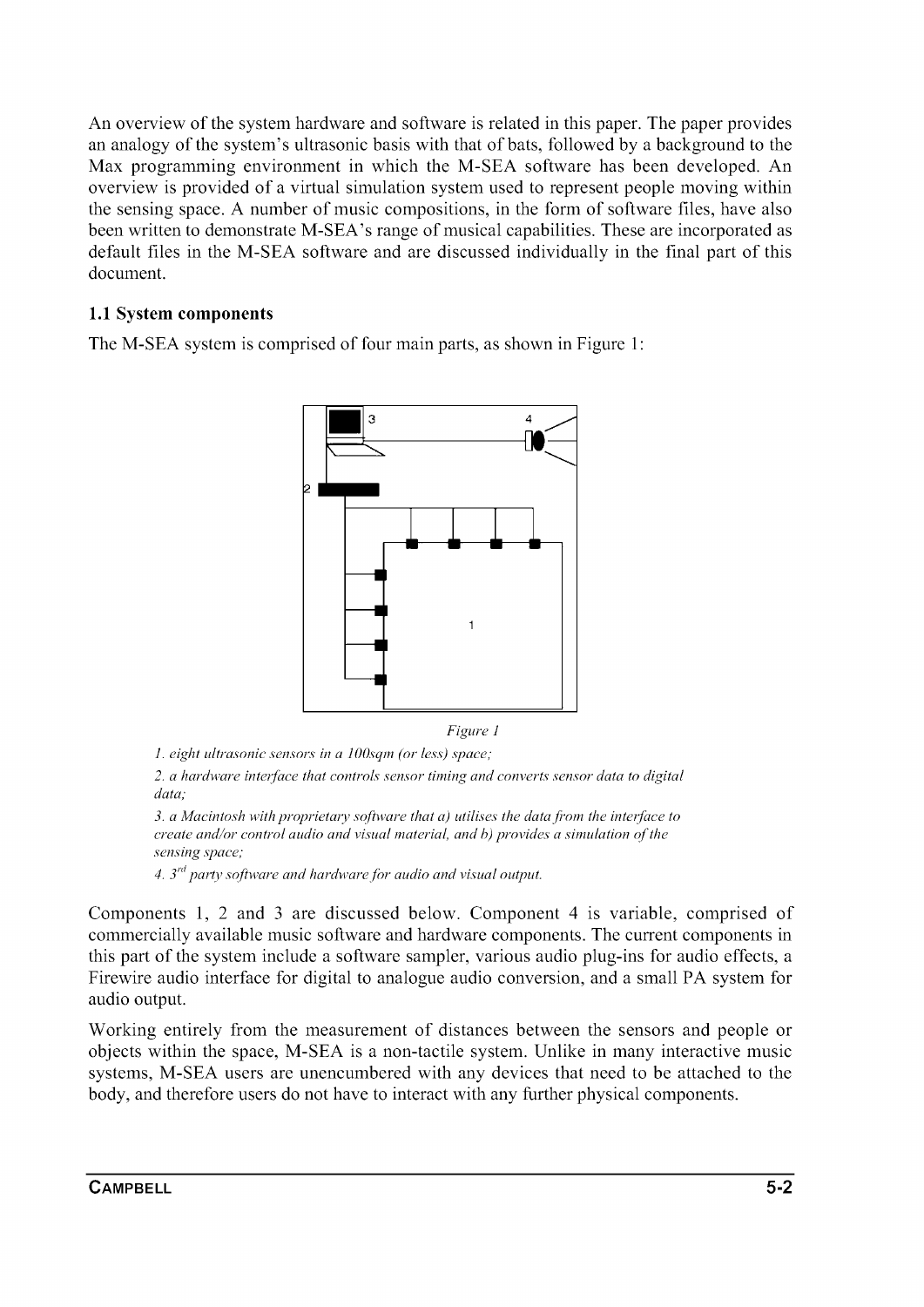### 2. Bats and Ultrasonics

Bats use ultrasonic sensing, or echolocation, for both navigation and the location of prey. In a basic analogy for the MSEA ultrasonic system, eight bats can be imagined placed along two adjacent walls of a room. They are instructed to send out their ultrasonic sounds, wait for the returning reflection or echo of their sounds, and then report the time that it took for the sounds to return to them.

Given that the room is 100sqm and that the speed of sound is fairly constant (c. 330 meters per second), it will take 64 milliseconds for the sounds to travel 10 meters, hit an opposite wall, and return. Reports from each bat will then be "64", as shown in Figure 2.



*Figure 2* 

If objects are then placed in the space at varying distances from the bats, varying responses will be obtained, such as those in Figure 3.





The M-SEA system uses electronic versions of the bats, ultrasonic sensors from Polaroid (Polaroid OEM Components Group, 1999), to perform this process. However these sensors,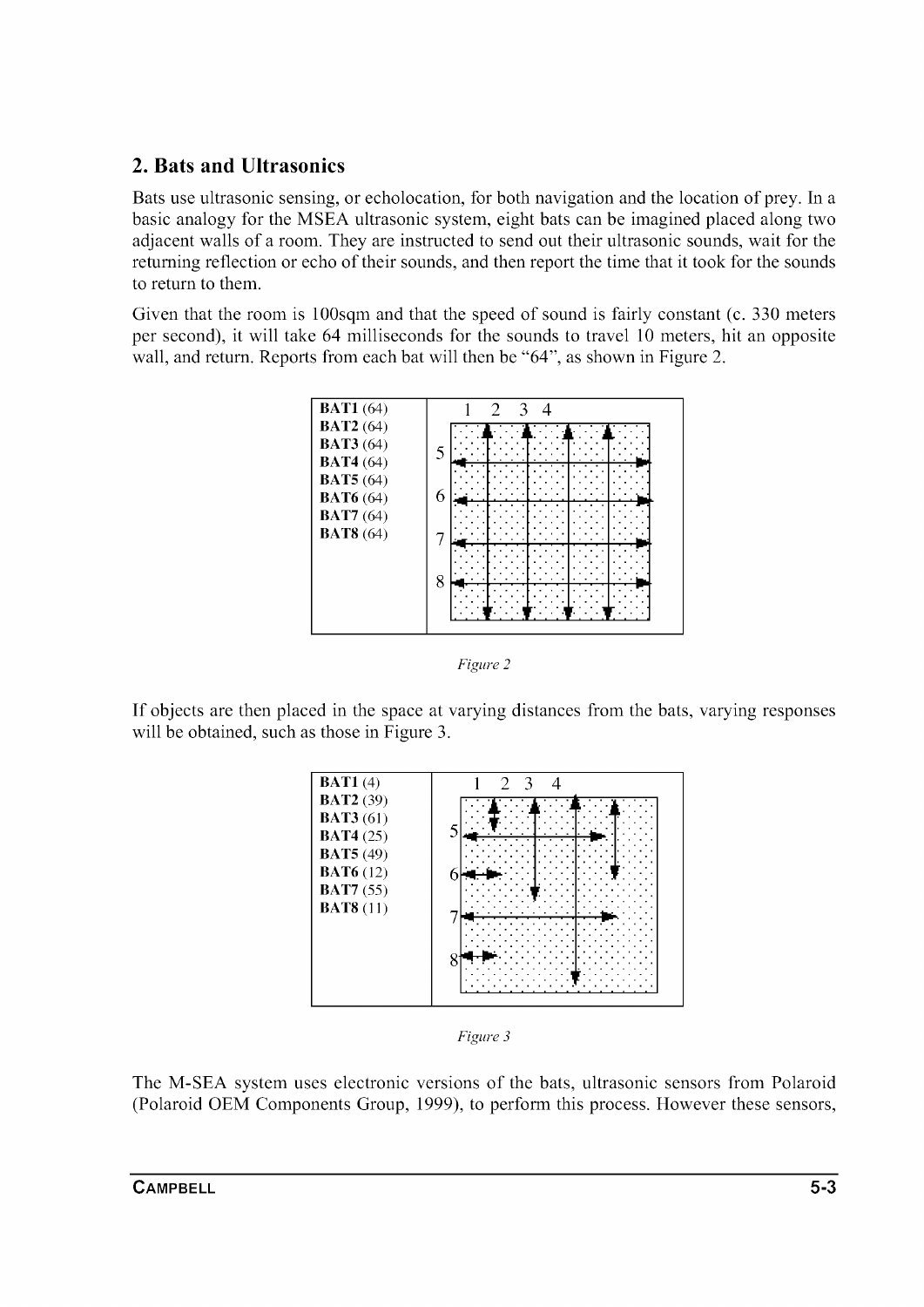unlike their natural counterparts, cannot individualise their own emissions. **In** the wild, a bat can send various types of sounds, ie constant and modulated frequencies, and can also control the harmonic content of its sounds. Such controls enable a bat to avoid objects in different environments such as in vegetation or in the open air (Suga, 1990). The sounds used by individual bats also differ from one bat to another, much as humans have distinct voices, enabling bats to navigate without interference from other bat sounds.

Electronic sensors are considerably more limited, using a single frequency and timbre. With this limitation the send and return of each sensor's emission must be completed before another sensor can begin an emission, in order to avoid the detection of one sensor's reflected sound by any other sensors.

The current hardware version of the M-SEA system relies on the maximum time for each of the eight sensors to send and receive (64ms) over a 10m distance. At this rate it takes 512ms for the system to receive reports from all eight sensors, ie. one pass of the room is completed every 512ms.

#### **2.1 The M-SEA Sensor Interface**

Each M-SEA sensor detects the time taken for an ultrasonic emission to return to the sensor and relays this to the M-SEA hardware interface as a voltage. The interface controls the conversion of voltages to digital data and also the timing of the sensor emissions. To output, the interface maps voltages to a decimal and relays the data to a computer as a **MIDI** (Musical Instrument Digital Interface) numeric between 0 and 64. Currently the system uses **MIDI**  System Exclusive as the format for the data. The first version of the hardware uses proprietary circuits to control the sensor timing and incorporates an I-Cube System from Infusion Systems (Garncarz et aI, 1998) to convert voltages to **MIDI** data. The interface incorporates **MIDI In** and Out sockets for sending and receiving **MIDI** data.

The second version of the hardware is wholly proprietary and currently in development to use a single microchip to control timing and convert incoming data to **MIDI.** This version improves the system efficiency by avoiding the more cumbersome System Exclusive **MIDI**  format, instead using simple **MIDI** note-on messages. Additionally the timing of the system is improved by allowing each sensor to send an emission immediately upon the previous sensor having received a returned emission. This is in contrast to the current version where each sensor must wait the maximum time (64ms) of the previous sensor before it can send. Theoretically, if objects were placed immediately in front of each sensor the overall time for the system to receive data from all eight sensors could be as low as 19ms, compared to the current version's consistent 512ms.

### 3. Max

**MIDI** data from the M-SEA Interface is relayed to a Macintosh via a separate USB **MIDI**  Interface, the computer utilising proprietary M-SEA software that has been developed within Max. Max is a graphic programming environment for the Macintosh, based in C, that was commercially released for programming **MIDI** applications in 1990 (Cycling 74, 2003). Throughout the 1990s Max developed considerably, and in 1998 MSP was incorporated into the environment to allow direct work with audio and sound synthesis. **In** 2002 Jitter was incorporated, extending Max into the realm of video. The environment was ported to Mac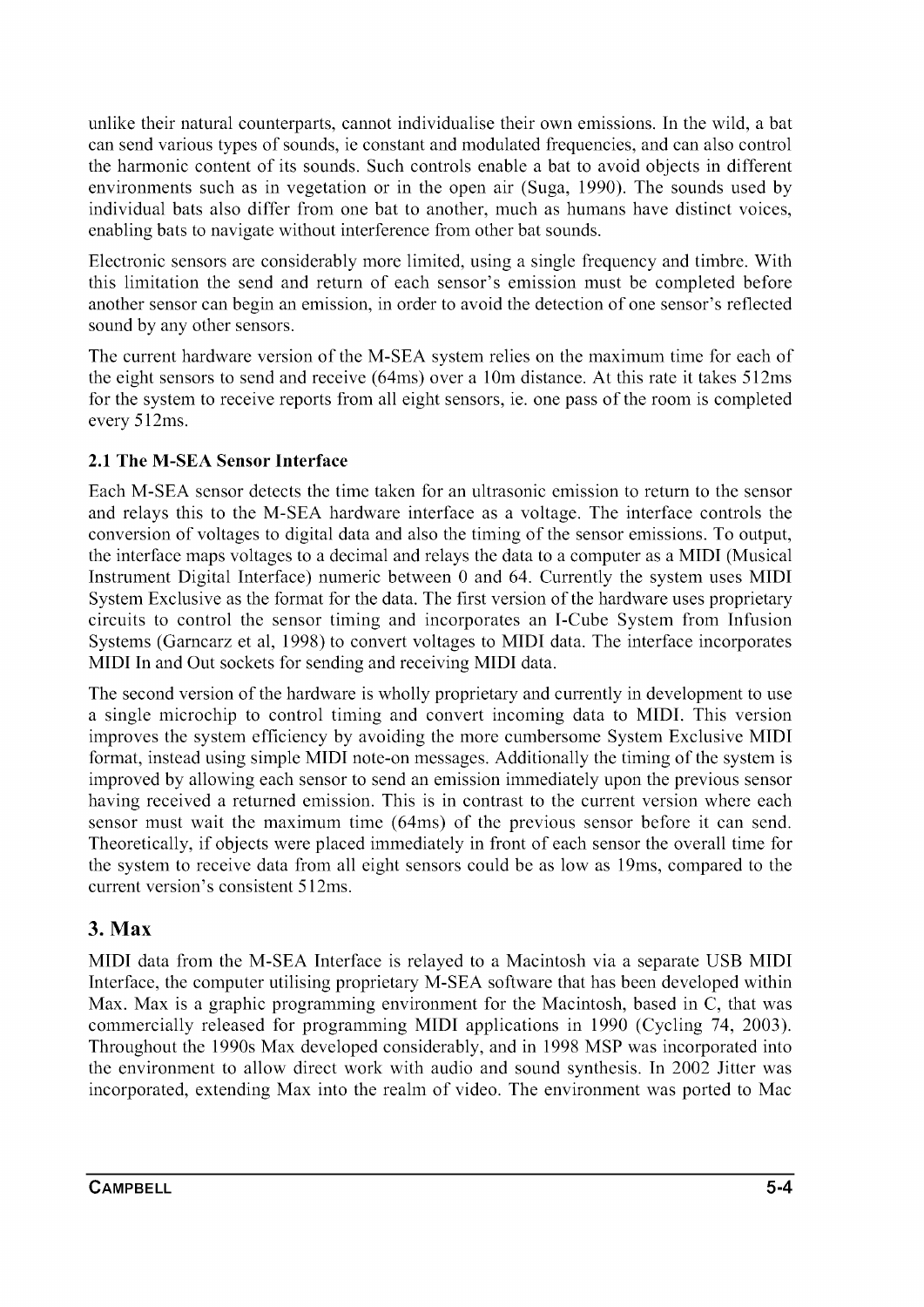OSX in April, 2003, allowing the continuation of the M-SEA software development in the current Macintosh OS.

M-SEA, as a **MIDI** based environment, utilises Max, MSP, and Jitter for the development of a range of music and multimedia compositions that interpret data from the ultrasonic hardware in various ways, as discussed later in relation to the compositions themselves. Max is utilised for the management of **MIDI** data from the sensors, and to control music parameters for output (notes, rhythms, volume and so forth). MSP is used for controlling sound synthesis, audio effects,  $3<sup>rd</sup>$  party audio plug-ins, individual sound samples and loops. Jitter is used to convert **MIDI** data from the sensors into visual effects, the output to a data projector and thence back into the sensing space, or onto screens at the perimeter of the space.



*Figure 5* 

Figure 5 illustrates a basic Max program or "patch", incorporating Max, MSP and Jitter objects. This patch accepts external **MIDI** data, as received from the M-SEA Interface, and uses the Max rnidiparse object to select **MIDI** note data. A Max number box then displays the incoming data. The Max select object selects the numbers 32 and 64, and passes these out the select object's outlets. Here the number 32 will trigger a number 1 in the following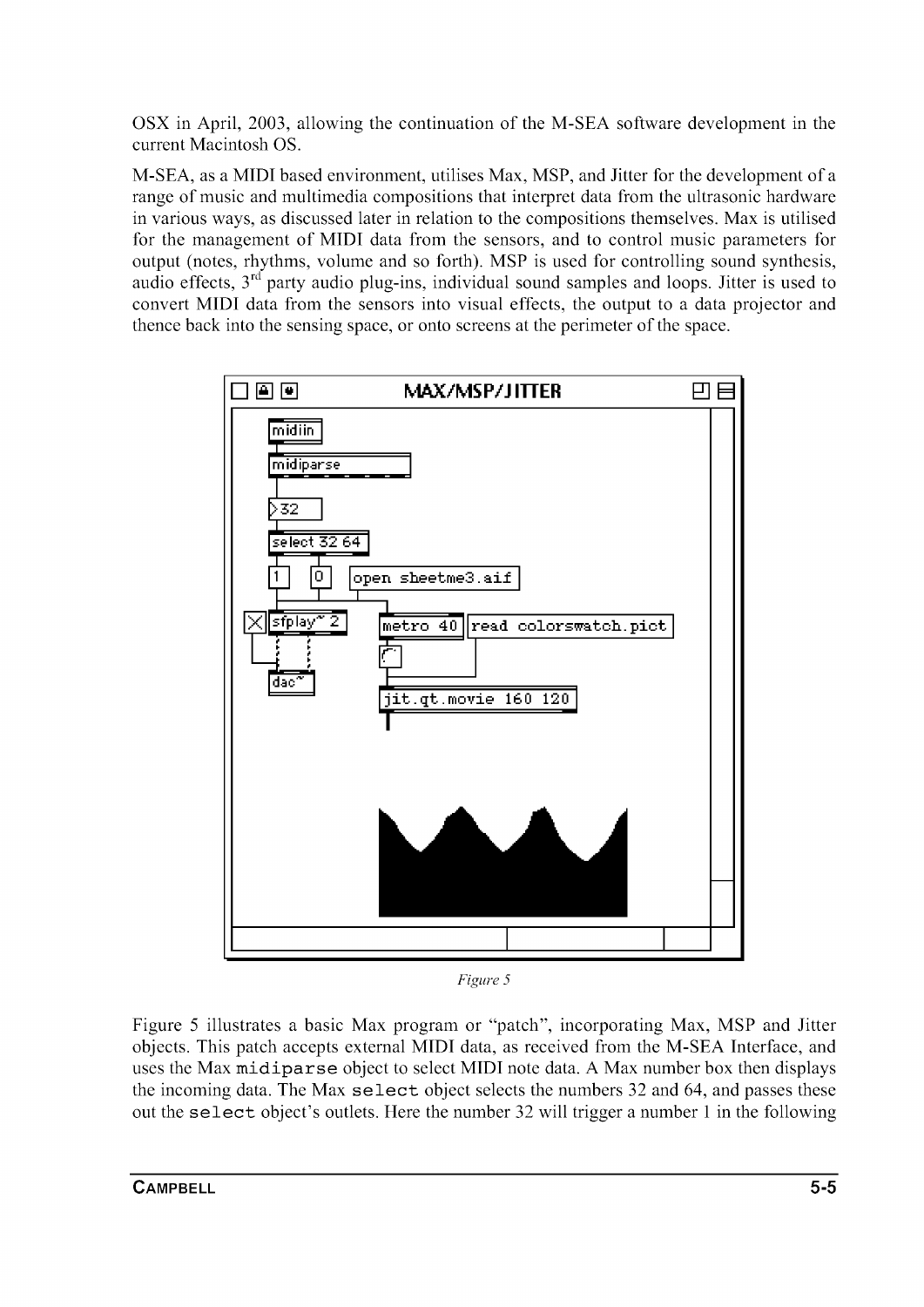Max message object, and 64 will trigger a 0. The 1 is used to a) start playing an aiff file loaded into the MSP object  $\sim$ sfplay, and to b) display a colour swatch pict stored in the Jitter  $\text{jit.qt.movie.}$  The aiff file output is through the MSP  $\sim$ dac object, and the pict file is displayed with a Jitter  $j$ it. pwindow. The number 64, when received by midiin is converted to a 0 and subsequently stops both the aiff and the pict files.

#### 3.1 The M-SEA software

Figure 6 shows the current (OS9) M-SEA Interface, which is comprised of four main windows, labelled M-SEA, Monitor, Distances and Activity. The Scales window appears when the user selects the Scales Program from a Program Menu (not shown), and the Max window is shown only when the software is in the pre-packaged or development phase.





The M-SEA window is the main control area of the program. Here the incoming data (Input) from the eight sensors can be monitored, and the system reset to default settings. Controls for audio output are accessed with the Output object, in the form of soft sampling and signal processing plug-ins. The I-Cube object allows software control of the hardware interface, and the DSP button allows the user to select audio output (eg Sound Manager, ASIO Drivers etc.) and monitor CPU usage. The Menu Control object and Weighting objects are for development purposes only and will not appear in the packaged version.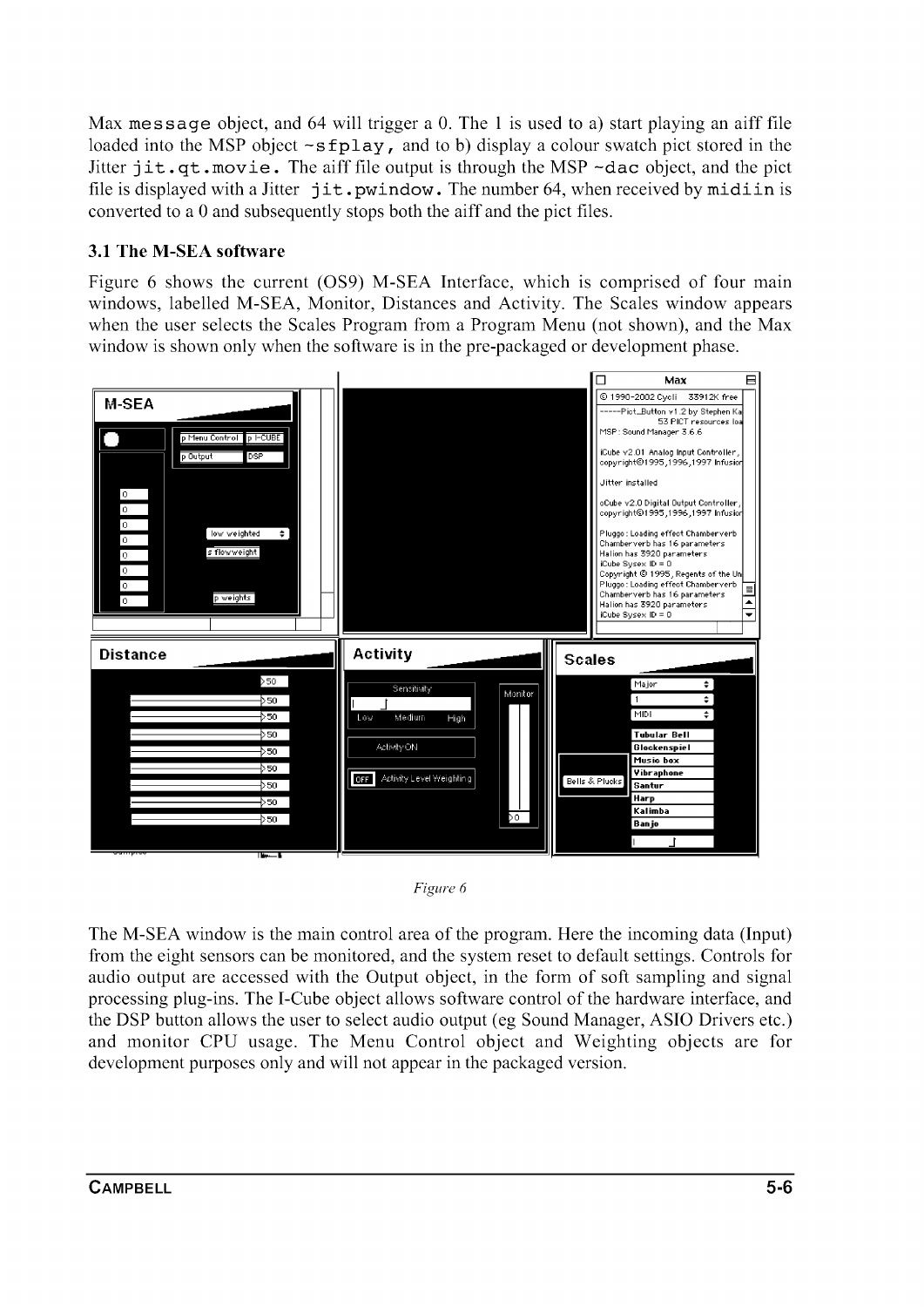The Monitor window provides a graphic representation of the sensing area. Movement within the space results in white dots appearing within the monitor window, these representing people or objects within the space.

The Distances window allows the configuration of the distance measurement to be used as incoming data from each of the eight sensors. **In** a 100sqm room the Distance measurement will be set to 64 (the number of milliseconds required for sensor emissions to be sent and returned to the sensor). An 80sqm room will require a setting of 51.

The Activity window provides control of the system when in Activity mode. **In** this mode incoming data from the sensing area is summed every two seconds and converted to an activity level on a scale of  $1 - 10$ . The window provides a monitor of the activity level, a sensitivity selector with which the activity level can be altered to suit the number of people in the space, and an activity weighting button that activates a user-configurable weighting of the ten activity levels according to the amount of activity in the space.

### **4. Boids**

The accessibility of a 100sqm meter physical space for testing the M-SEA software, and in particular testing the music programs developed with Max, has proved to be a limitation during the development of the system. To overcome this, a virtual space has been incorporated into the M-SEA software, based on the Boids algorithm of Craig Reynolds (Reynolds, 1987).



*Figure 7*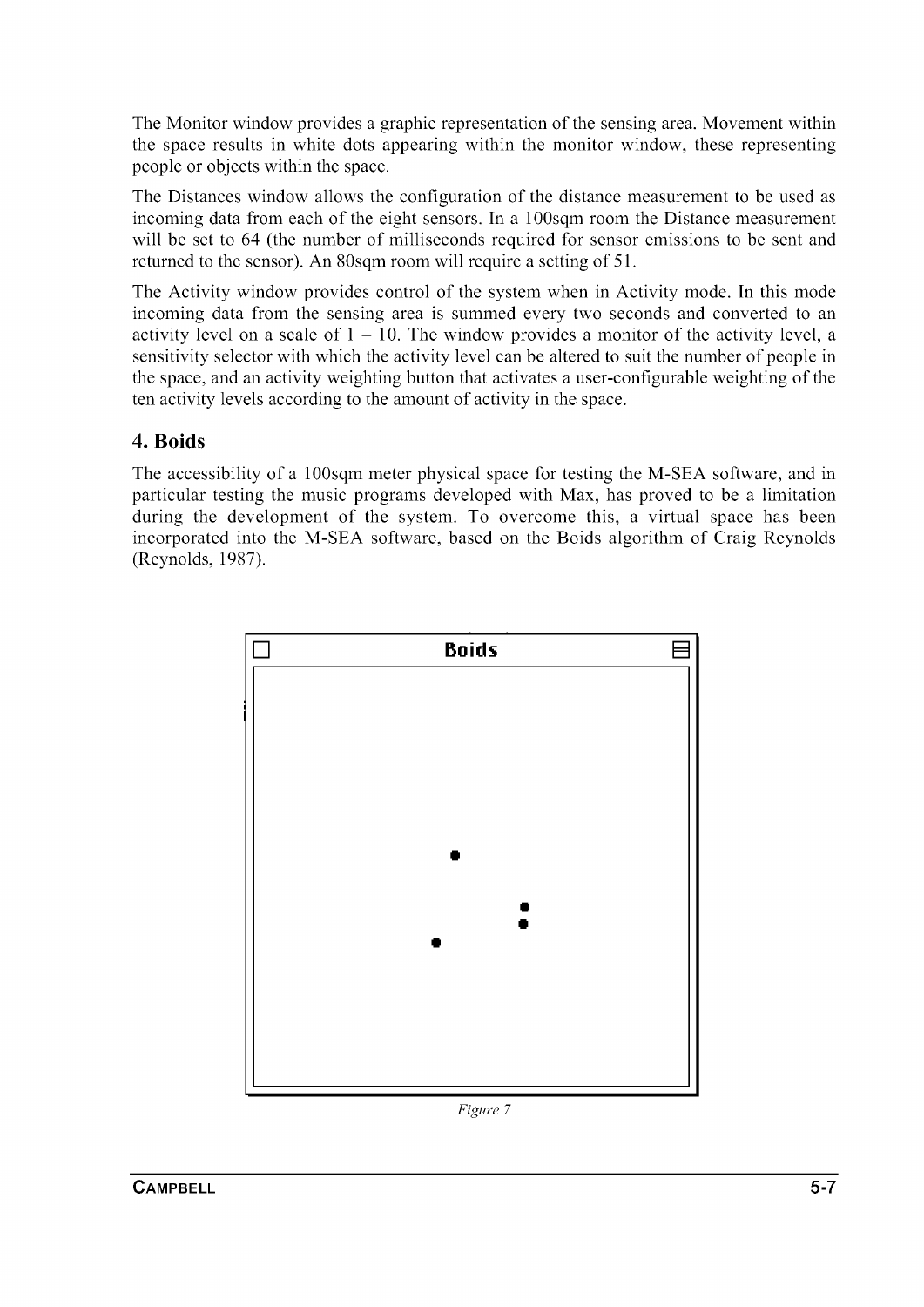Boids simulate the flocking behaviour of birds and animals in an artificial environment, the Boids responding to various parameter settings including speed, attraction to one another, neighbours to which they will respond and so forth.

The Boids algorithm has been implemented as a Max object by Eric Singer who describes it as "a bird flight and animal flock simulator ... based on the same algorithm which is used in Jurassic Park" (Singer 1995). Use of the Boids algorithm in M-SEA was pertinent as there may be any number of Boids simultaneously active within the artificial space and each Boid will exhibit behaviour according to where other Boids are located within the space. This is indeed similar to the number, movement and interactions of people within the physical M-SEA space. In the virtual space the Boids may move along any trajectory within their space without limitation, analogous to the unlimited movements of people within the M-SEA space.

Figure 7 shows a screen shot of the M-SEA Boids window with four Boids, represented as black dots within the space. When Boids are activated in the M-SEA software, the Boids window replaces the standard Monitor Window shown in Figure 6.

Further to the practical uses of the Boids as a simulation of the M-SEA sensing space, the Boids may also be used to generate musical materials in a controlled manner, via the manipulation of Boid parameters, and the manipulation of musical parameters in the M -SEA software. Such an application leads to the possibility of the software being used as a real-time music composition program, the results being recorded as composer/computer interactions, in the tradition of interactive music composition software (Chadabe, 1997, Rowe, 1993).

### **5. Music**

There are currently eight of a projected ten default programs written for the M-SEA system. The default programs are essentially files that are opened in the M-SEA application. The default files can be called from the Program Menu of the application.

There are three approaches used for the mapping of sensor data to musical sounds within M-SEA. The first, and simplest, is Triggering, where specific points in the space are assigned to a sound or sequence of sounds. The sensors each have a maximum of 64 possible location points, however in this approach ten locations or less will be usual. As an example, a sensor may be divided into four triggering locations, as shown in Figure 8: location 1 (closest to the sensor) may trigger a bass drum, location 2 may trigger a piano chord, location 3 may trigger a flute melody and location 4 may trigger a sampled dog bark.

| 1. Bass Drum 2. Piano Chord 3. Flute | 4. Dog |  |
|--------------------------------------|--------|--|
|                                      |        |  |
|                                      |        |  |

| Figure 8 |  |  |
|----------|--|--|
|----------|--|--|

The second approach is to monitor Activity, the number of locations that have been sensed within a short time span (generally one to two seconds). Low activity levels may be assigned to a single instrument with a quiet slow moving melody, through to high activity levels where there are numerous instruments, rapid movement, multi-layers of melody and loud dynamic levels.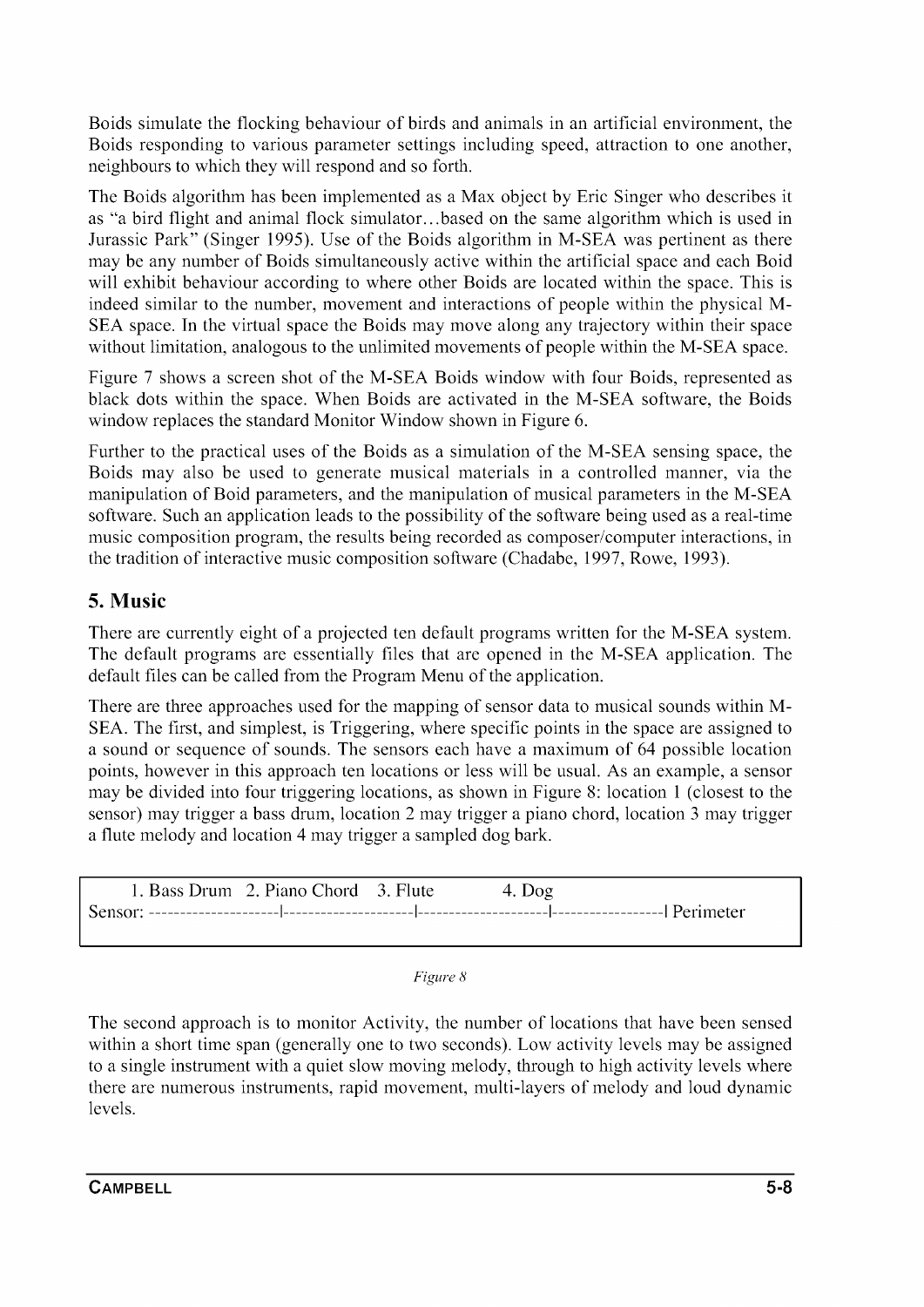The third approach is a combination of the preceding two, a Hybrid approach where activity may control various musical parameters of a piece, triggers then controlling further parameters. Numerous combinations of the two approaches are possible, given the possibilities of assigning the sensor ranges into as many as 64 points or locations.

### *Scales*

The simplest program available is a Triggering program entitled Scales. **In** this program each of the eight sensors is assigned eight notes from a musical scale, the highest note sounding when a person is detected close to the sensor, progressively lower notes occurring as the person moves further away. An analogy is to an eight-note piano keyboard that is expanded in size to reach from one side of the space to the other. Walking nearer and farther from the sensor is akin to walking up and down a large imaginary keyboard. As each sensor is assigned the same eight notes, but generally on different instrument sounds, the effect is to have eight large keyboards criss-crossing the room. The output of the program is MIDI-based, the user able to assign each of the eight sensors to any desired **MIDI** sound, either synthesised or sampled.

### *Marimbas*

Marimbas is primarily based on marimba ostinati (repeated sound loops or patterns) that are supported with percussion and vibraphone melodies. The work is based on the triggering of four marimba ostinati (on sensors  $1 - 4$ ) this forming the underpinning of the piece, with four changes in harmony triggered on sensor 8. Sensor 5 provides control over dynamic levels from soft to loud and the vibraphone and further marimba melodies triggered on sensors 6 and 7. When the loudest dynamic level is active, further points on sensor 7 activate percussive loops.

# *Harp* **&** *Percussion*

Another Triggering program, this simple musical environment is based on four adjacent sensors only, one controlling percussion loops, the remaining three controlling high, middle and low harp sounds respectively. Dynamic levels and rhythmic activity are controlled individually on each sensor, and harmony is controlled by the high harp sensor.

### *Farmyard*

This program is designed for small children and relates, primarily through audio, a visit to a farmyard. As children move around the space they trigger the sounds of various farmyard animals, are followed around by, and give milk to a cat, hear dogs, feed chickens etc. Numerous video and still image projections can further the experience, and props can also be incorporated.

### *Flow*

Flow, an Activity program, was composed for the Thuringowa River Festival in 2002. The theme for the festival was "Water for Life", the M-SEA composition reflecting this directly through the use of water samples, and more indirectly, with vibraphone and marimba samples that represented the various flows of the river. These were augmented with a range of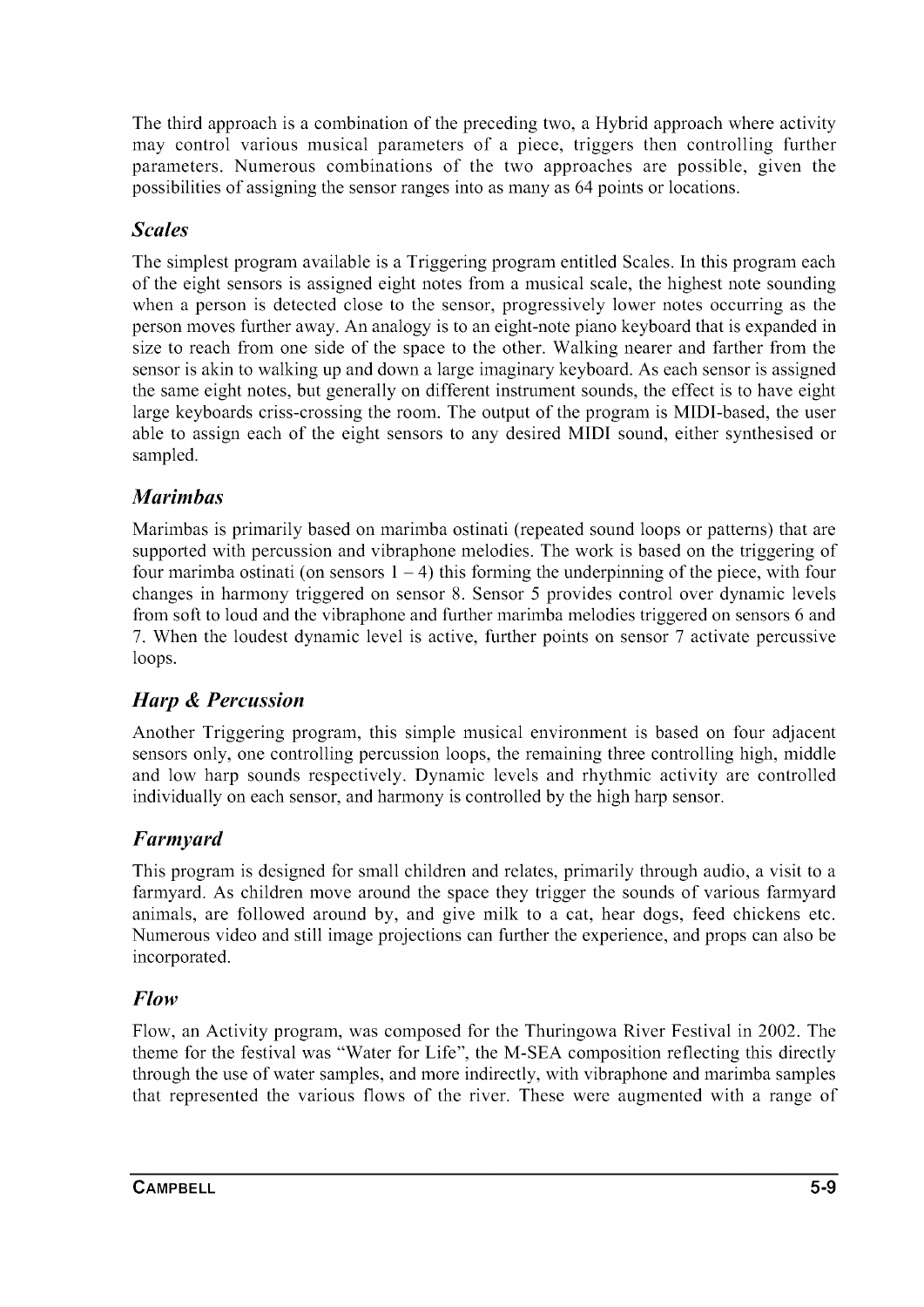percussion samples and a plucked piano sample that is used as a bass voice throughout the piece.

# *Kafui*

A second Activity program, Kafui (pronounced caff-way) is an African drumming piece. Low activity levels provide sparse drumming patterns that increase in density with higher activity levels and are joined by more and more instruments. Probability tables control the selection of an array of patterns at high activity levels, resulting in a continually varying African drumming piece.

## *Trance*

A Triggering piece, Trance uses a variety of loops, samples and sequences to form a threemovement dance piece. The dancers collectively become the D.l, controlling the music themselves. Based on a Euro-Trance/Euphoria style, the piece incorporates a variety of pads, arpeggios, simple harmonic changes, drum beats and bass loops to provide a variety of textures.

### *Southern Lights*

A Hybrid approach is applied in this ambient style electronic work, in which two synthesis systems (Granular Synthesis and Scanned Synthesis) allow the user to manipulate synthesis parameters in real-time, thus creating their own sounds according to their location within the space. The sounds are complimented or contrasted with various triggered samples and soundfiles. The Jitter environment is also incorporated into the work, the synthesis parameter controls also applied to simple images (a colour swatch and images of auroras), allowing the shifting of colours in the image. The image is projected through the space and the audio is output via four channels (quadraphonic). The panning of the audio over the four channels is controlled by those within the space.

### **6. Conclusion/Directions**

The development of the M-SEA system has to date represented a considerable personal voyage for the author. This voyage has incorporated the exploration of many facets of software and hardware development, numerous computer algorithms, such as that used for the Boids simulation of the space, and initial explorations of real-time projected image manipulations in the M-SEA space, as used in the Southern Lights program.

Presently the system and its software are stable, allowing for the development of the three remaining default programs, and further programs developed for specific situations. **In** August 2003 an intense period of development is to begin with the author undertaking a sabbatical to specifically explore applications of the M-SEA system. Planned work includes the development of programs specifically for disabled and special education workshops to take place in Sydney in December 2003, and the development of a work for Townsville's professional dance company, Dance North, in 2004. The second version of the hardware interface is to be completed, the software reconfigured for both the new hardware and Mac OSX. User-configurability is to be incorporated into the software, and finally, the software packaged as a stand-alone application, either for use with the hardware system, or without the hardware system in a virtual environment.